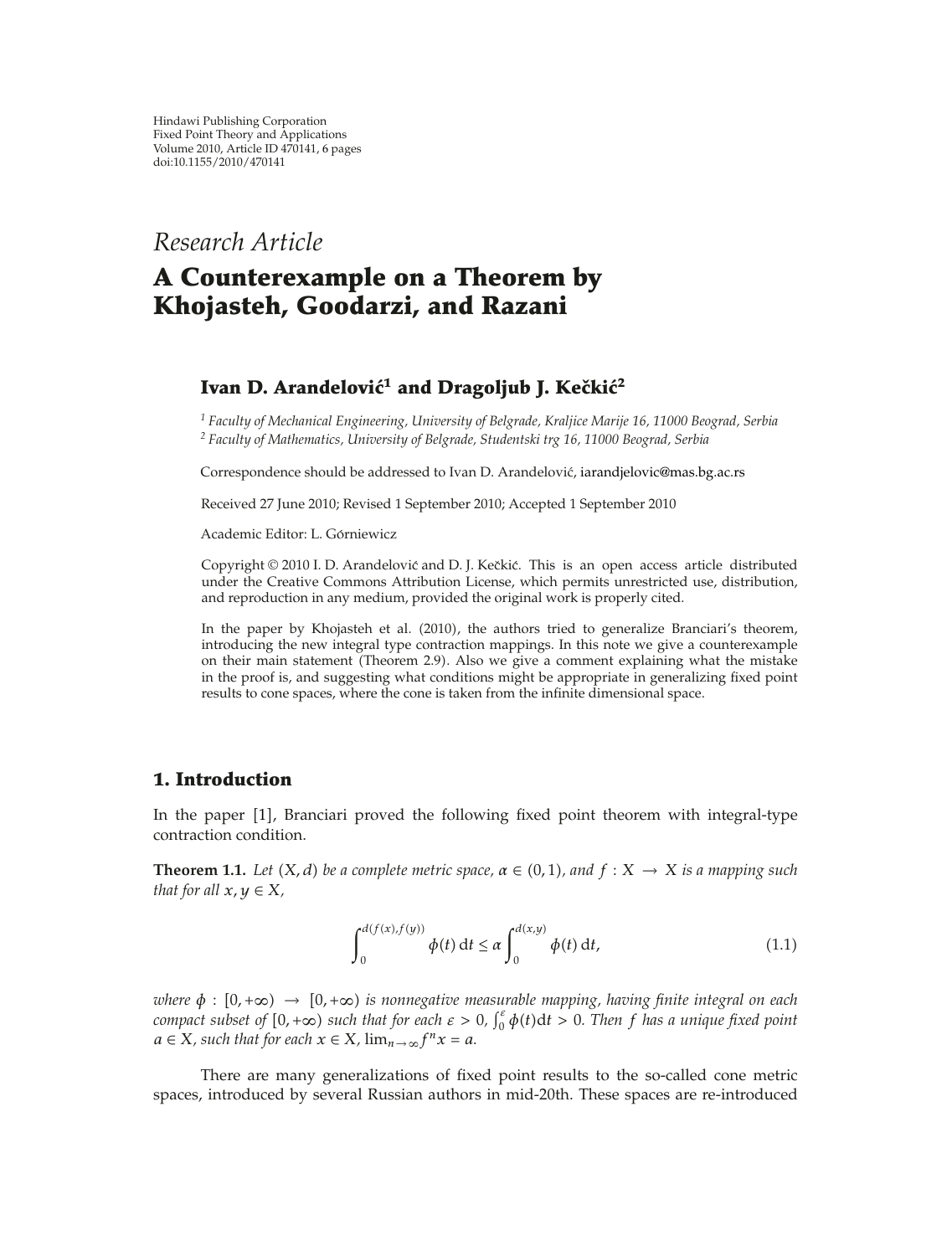by Huang and Zhang [2]. In the same paper, the notion of convergent and Cauchy sequences are given.

*Definition 1.2.* Let *E* be a Banach space. By Θ we denote the zero element of *E*. A subset *P* of *E* is called a cone if

- (1) *P* is closed, nonempty, and  $P \neq \{\Theta\}$ ;
- (2)  $a, b \in \mathbb{R}$ ,  $a, b > 0$ , and  $x, y \in P$  imply  $ax + by \in P$ ;

(3)  $P \cap (-P) = {\Theta}.$ 

Given a cone *P*  $\subseteq$  *E*, we define partial ordering  $\leq$  on *E* with respect to *P* by  $x \leq y$  if and only if  $y - x \in P$ . We will write  $x < y$  to indicate that  $x \le y$  and  $x \ne y$ , whereas  $x \ll y$  will stand for  $y - x \in \text{int } P$  (interior of *P*).

We say that *P* is a solid cone if and only if int  $P \neq \emptyset$ .

Let *P* be a solid cone in *E* and let  $\leq$  be the corresponding partial ordering on *E* with respect to *P*. We say that *P* is a normal cone if and only if there exists a real number  $K > 0$ such that  $\Theta \leq x \leq y$  implies

$$
||x|| \le K||y|| \tag{1.2}
$$

for each  $x, y \in P$ . The least positive *K* satisfying (1.2) is called the normal constant of *P*.

*Definition 1.3.* Let *X* be a nonempty set. Suppose that a mapping  $d : X \times X \rightarrow E$  satisfies:

- (1)  $\Theta \le d(x, y)$  for all  $x, y \in X$  and  $d(x, y) = \Theta$  if and only if  $x = y$ ;
- (2)  $d(x, y) = d(y, x)$  for all  $x, y \in X$ ;
- (3)  $d(x, y) \leq d(x, z) + d(z, y)$  for all  $x, y, z \in X$ .

Then,  $d$  is called a cone metric on  $X$ , and  $(X, d)$  is called a cone metric space.

*Definition 1.4.* Let  $(X, d)$  be a solid cone metric space, let  $x \in X$ , and let  $(x_n)$  be a sequence in *X*. Then

- (1)  $(x_n)$  converges to *x* if for every  $c \in \text{int } P$  there exists a positive integer *N* such that for all  $n \geq N d(x_n, x) \ll c$ . We denote this by  $\lim x_n = x$  or  $x_n \to x$ ;
- (2)  $(x_n)$  is a cone Cauchy sequences if for every  $c \in \text{int } P$  there exists a positive integer *N* such that for all  $m, n \geq Nd(x_m, x_n) \ll c$ ;
- (3)  $(X, d)$  is a complete cone metric space if every Cauchy sequence is convergent.

In the paper [3] Khojasteh et al. tried to generalize Branciari fixed point result to the cone metric spaces. They introduce the concept of integration along the interval  $[a, b] = \{ta +$  $(1-t)b$  | 0 ≤  $\hat{t}$  ≤ 1} ⊆ *P* as a limit of Cauchy sums.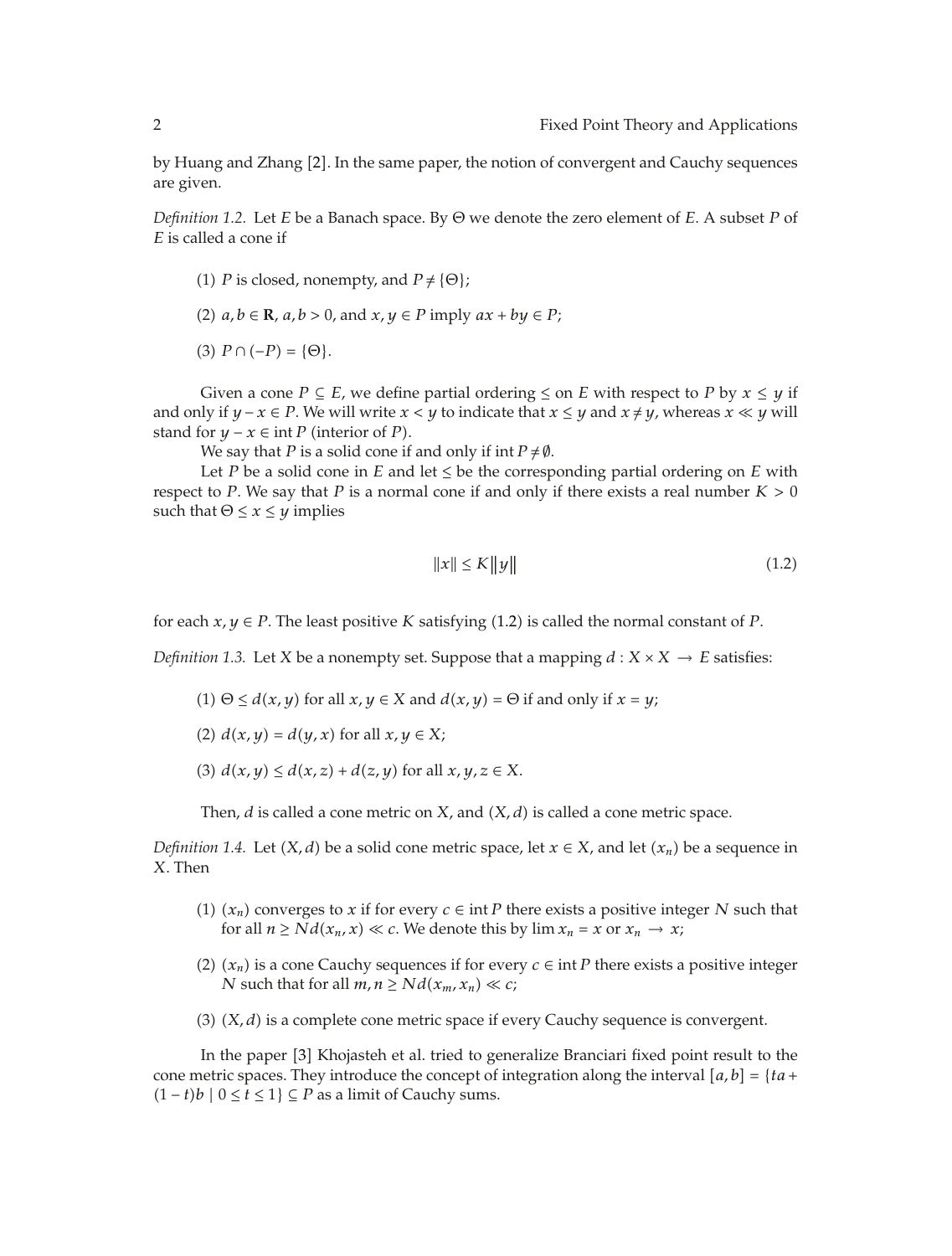Fixed Point Theory and Applications 3

*Definition 1.5* (see [3]). Let *P* be a normal solid cone, and let  $\phi$  : *P*  $\rightarrow$  *P*. We say that  $\phi$  is integrable on  $[a, b]$  if and only if the following sums:

$$
L = \sum_{i=0}^{n-1} \phi(x_i) ||x_i - x_{i+1}||,
$$
  
\n
$$
U = \sum_{i=0}^{n-1} \phi(x_{i+1}) ||x_i - x_{i+1}||
$$
\n(1.3)

converge to the same element of *P*, where  $[x_k, x_{k+1})$  form a partition of  $[a, b)$ . Clearly,  $[a, b)$ stands for  $[a, b] \setminus \{b\}$ . This element is denoted by

$$
\int_{a}^{b} \phi \, \mathrm{d}_{p}.\tag{1.4}
$$

We say that  $\phi$  is subadditive if and only if for any  $a, b \in P$  there holds

$$
\int_{\Theta}^{a+b} \phi \, d_p \le \int_{\Theta}^a \phi \, d_p + \int_{\Theta}^b \phi \, d_p. \tag{1.5}
$$

Using this concept, they stated the following statement (Theorem 2.9 in [3]).

**Theorem 1.6** (see [3]). Let  $(X, d)$  be a complete cone metric space and let P be a normal cone. *Suppose that*  $\phi$  :  $P \rightarrow P$  *is a nonvanishing map which is subadditive cone integrable on each* [a, b] ⊆ *P* and such that for each  $\varepsilon \gg 0$ ,  $\int_0^{\varepsilon} \phi d_p \gg 0$ . If  $f : X \to X$  is a map such that for all  $x, y \in X$ ,

$$
\int_{\Theta}^{d(f(x), f(y))} \phi \, d_p \le \alpha \int_{\Theta}^{d(x, y)} \phi \, d_p,\tag{1.6}
$$

 $f$ or some  $\alpha \in (0, 1)$ , then  $f$  has a unique fixed point in X.

However, the last statement is not true. This will be proved in the next section.

## **2. Constructing the Counterexample**

Consider the Banach space

$$
E = C_{\mathbb{R}}[0,1] = \{x : [0,1] \longrightarrow \mathbb{R} \mid x \text{ is continuous}\},\tag{2.1}
$$

with the norm  $||x|| = \sup_{0 \le t \le 1} |x(t)|$ , and the cone

$$
P = \{x \in E \mid \forall t \in [0, 1] \ x(t) \ge 0\}.
$$
 (2.2)

It is obvious that *P* is a normal solid cone with normal constant equals to 1.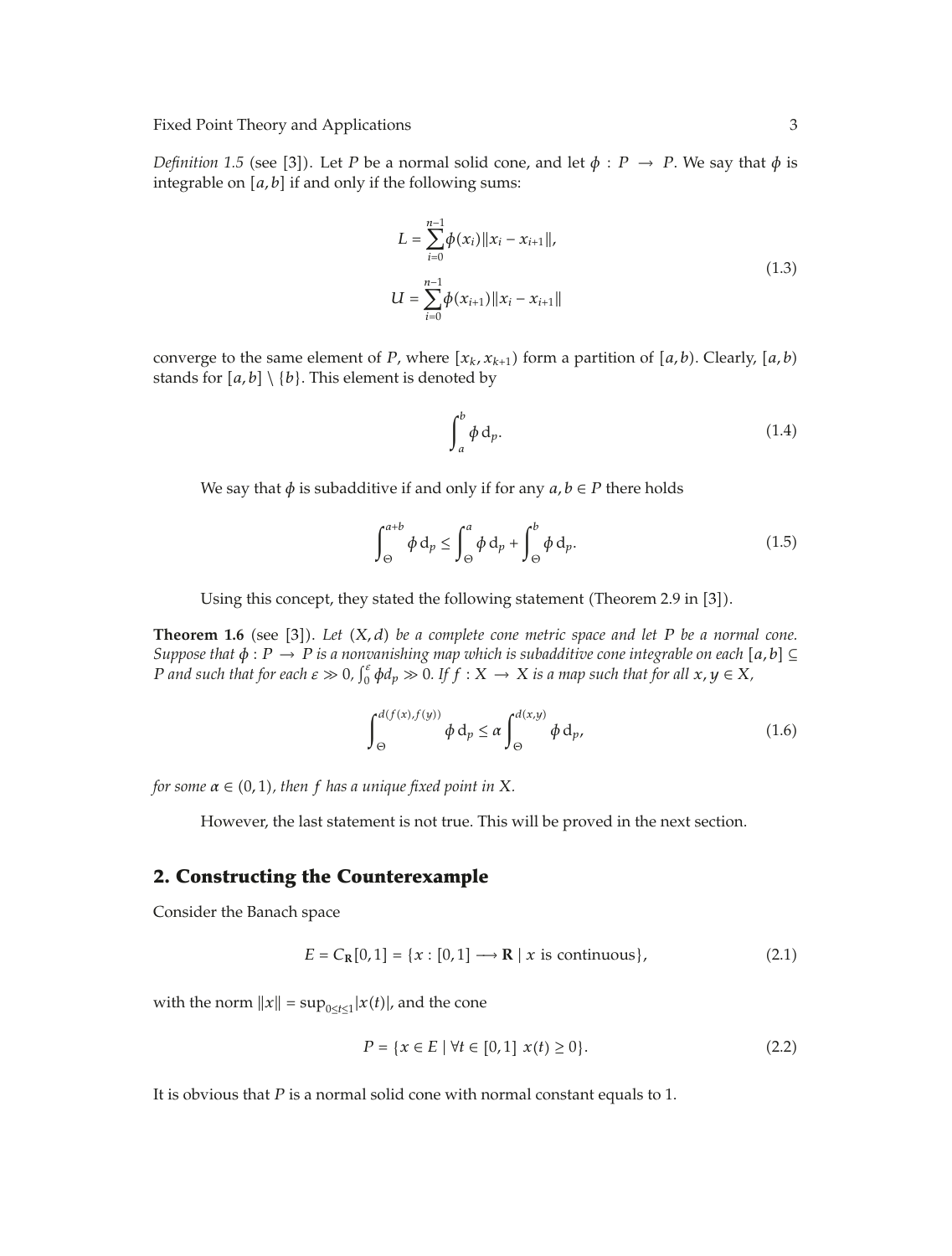Consider the set

$$
X = \{x \in E \mid x(0) = 1, x(1) = 0\},\tag{2.3}
$$

and the mapping  $d : X \times X \rightarrow P$  given by

$$
d(x,y)|_{t} = d(x,y)(t) = |x(t) - y(t)|, \quad \forall t \in [0,1] \text{ or more simply } d(x,y) = |x - y|. \tag{2.4}
$$

**Proposition 2.1.** (a)  $\text{int } P = \{x \in P \mid \exists \delta > 0 \text{ for all } t \in [0,1] \ x(t) \ge \delta\}.$ 

(b)  $(X, d)$  *is a cone metric space.* 

(c) A sequence  $x_n \in X$  is convergent (in  $(X, d)$ ) to  $x$  if and only if  $||x_n - x|| \to 0$ . Also  $x_n$  is *Cauchy sequence (in*  $(X, d)$ *) if and only if*  $x_n$  *is a Cauchy sequence with respect to norm in*  $X \subseteq E$ *.* (d)  $(X, d)$  *is a complete cone metric space.* 

*Proof.* (a) and (b) obvious.

(c) Let  $x_n \to x$  (in  $(X, d)$ ), and let  $\varepsilon > 0$ . Then, the function  $\varepsilon(t) \equiv \varepsilon \in \text{int } P$ , and we have that for all  $n \geq n_0$  and for all  $t \in [0, 1]$  there holds

$$
|x_n(t) - x(t)| = d(x_n, x) \le \varepsilon(t) \equiv \varepsilon. \tag{2.5}
$$

Let  $||x_n - x|| \to 0$ , and let  $c(t) \in \text{int } P$ . Then there exists  $\delta > 0$  such that for all  $t \in [0,1]$ ,  $c(t) \geq \delta$ . Also for all  $n \geq n_0$  there holds

$$
d(x_n, x) = |x_n(t) - x(t)| \le \frac{\delta}{2}.
$$
 (2.6)

Hence,  $c(t) - d(x_n(t), x(t)) \ge \delta/2$  implying  $d(x_n, x) \ll c$ .

The similar argument proves the second part of the statement concerning Cauchy sequences.

(d) The set *X* can be represented as  $X = \Lambda_0^{-1}(\{1\}) \cap \Lambda_1^{-1}(\{0\})$ , where  $\Lambda_t : E \to \mathbb{R}$  is the bounded linear functional given by  $\Lambda_t(x) = x(t)$ . Therefore, *X* is a closed subset of *E* and hence complete in the norm. By part  $(c)$  of this proposition, it implies that  $X$  is a complete cone metric space.  $\Box$ 

Let  $e : [0,1] \rightarrow \mathbb{R}$  denote the function identically equal to 1. Consider the mapping  $\phi$  : *P*  $\rightarrow$  *P* given by

$$
\phi(x) = \frac{1}{\|x\|} \int_0^1 x(t) \, \mathrm{d}t \cdot e,\tag{2.7}
$$

for  $x \neq \Theta$  and  $\phi(\Theta) = \Theta$ .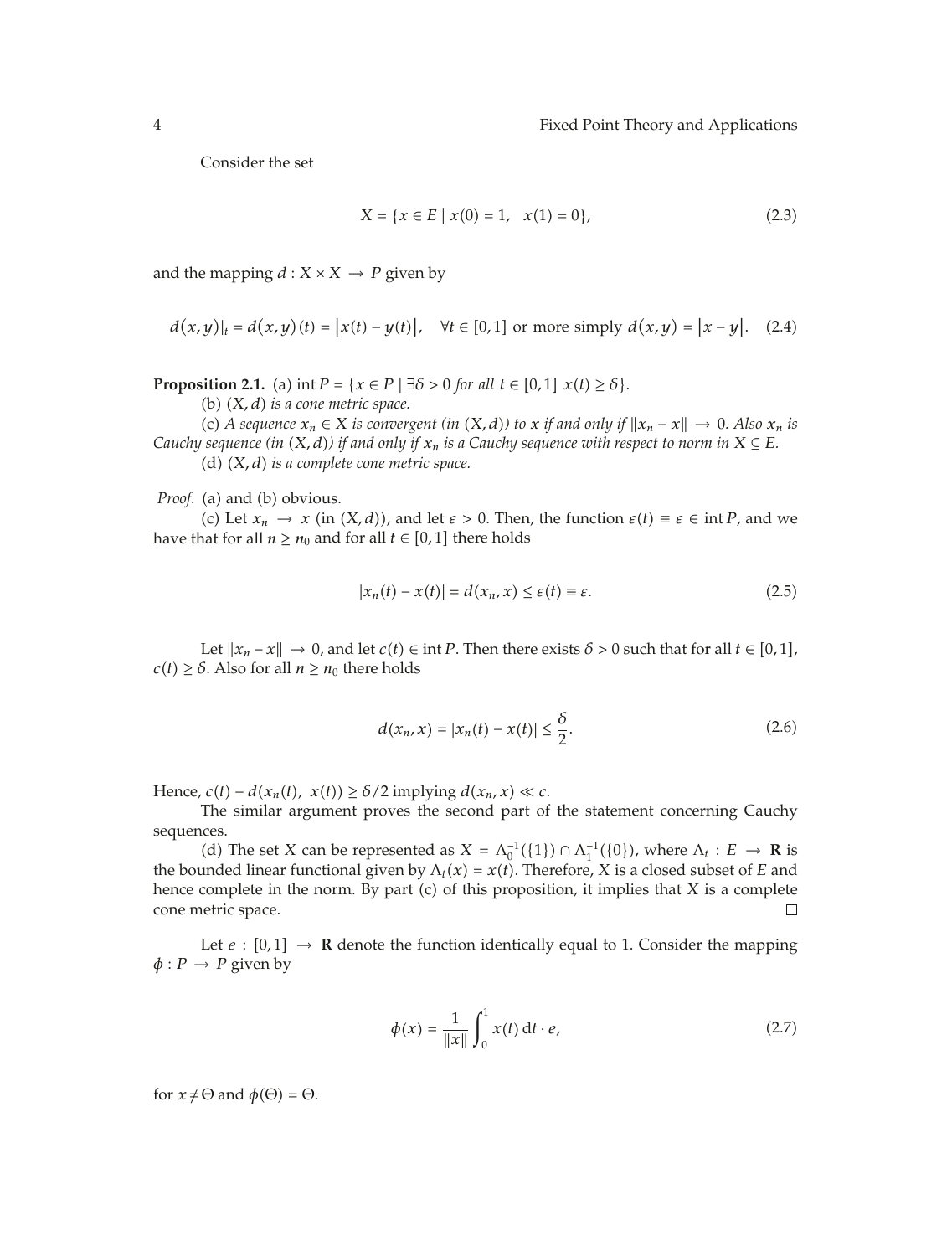Fixed Point Theory and Applications 5

**Proposition 2.2.** (a) $\phi$  *is integrable on every segment*  $[a, b] \subseteq P$  *and*  $\int_{\Theta}^{x} \phi d_p = \int_0^1 x(t) dt \cdot e$ . (b) $\phi$  *is a nonvanishing subadditive function such that for all*  $\varepsilon \gg 0$  *there holds*  $\int_0^{\varepsilon} \phi d_p \gg 0$ .

*Proof.* (a) The integrability of  $\phi$  on  $[a, b] \not\ni \Theta$  follows immediately from its continuity. Further, let  $x_k$  be a partition of  $[\Theta, x]$ . Then  $x_j = t_j x$  for some partition  $t_j$  of  $[0, 1]$ , and we have

$$
\lim L = \lim \sum_{j=0}^{n-1} \phi(t_j x) ||x|| (t_{j+1} - t_j)
$$
  
= 
$$
\lim \sum_{j=0}^{n-1} \left( \int_0^1 x(t) dt \cdot e \right) (t_{j+1} - t_j) = \int_0^1 x(t) dt \cdot e,
$$
 (2.8)

and similarly  $\lim U = \int_0^1 x(t) dt \cdot e$ . (b) Follows from the part (a).

**Proposition 2.3.** Let the space  $(X, d)$  be defined by (2.1) and (2.3). Let  $F : E \rightarrow E$  be given by  $F(x)(t) = x(2t)$  for  $0 \le t \le 1/2$ , and  $(Fx)(t) = x(1)$ , otherwise, and let  $f = F|_X$ .

*The space* -*X, d together with the mappings f and φ satisfies all assumptions of Theorem 1.6. On the other hand, f has no fixed point.*

*Proof.* We only have to check the inequality (1.6). Note that for all  $z \in X$  and all  $t \geq 1/2$ we have  $(F(z))(t) = 0$ . Also, note that *F* is a linear mapping, and  $F(|x|) = |F(x)|$ . Therefore  $d(F(x), F(y)) = |F(x) - F(y)| = |F(x - y)| = F(|x - y|) = F(d(x, y)).$  Thus (1.6) becomes

$$
\int_{\Theta}^{F(d(x,y))} \phi \, \mathrm{d}_p \le \alpha \int_{\Theta}^{d(x,y)} \phi \, \mathrm{d}_p. \tag{2.9}
$$

Taking into account Proposition 2.2, part (a), we have for all  $z \in P$ 

$$
\int_{\Theta}^{F(z)} \phi \, d_p = \int_0^1 (F(z))(t) \, dt \cdot e = \int_0^{1/2} z(2t) \, dt \cdot e
$$
\n
$$
= \frac{1}{2} \int_0^1 z(s) \, ds \cdot e = \frac{1}{2} \int_{\Theta}^z \phi \, d_p. \tag{2.10}
$$

Putting  $z = d(x, y)$ , we obtain

$$
\int_{\Theta}^{F(d(x,y))} \phi \, d_p = \frac{1}{2} \int_{\Theta}^{d(x,y)} \phi \, d_p,
$$
\n(2.11)

which completes the proof of the first statement.

On the other hand, *f* has no fixed point. Namely, if we suppose that *x* is a fixed point for *f*, it means that  $x(t) \equiv 0$  for all  $t > 1/2$ , and moreover  $x(t) \equiv 0$  for all  $t > 1/4$ , and also for all  $t > 1/2^n$ , by induction. By continuity of *x*, it follows that  $x(0) = 0$  implying  $x \notin X!$ 

 $\Box$